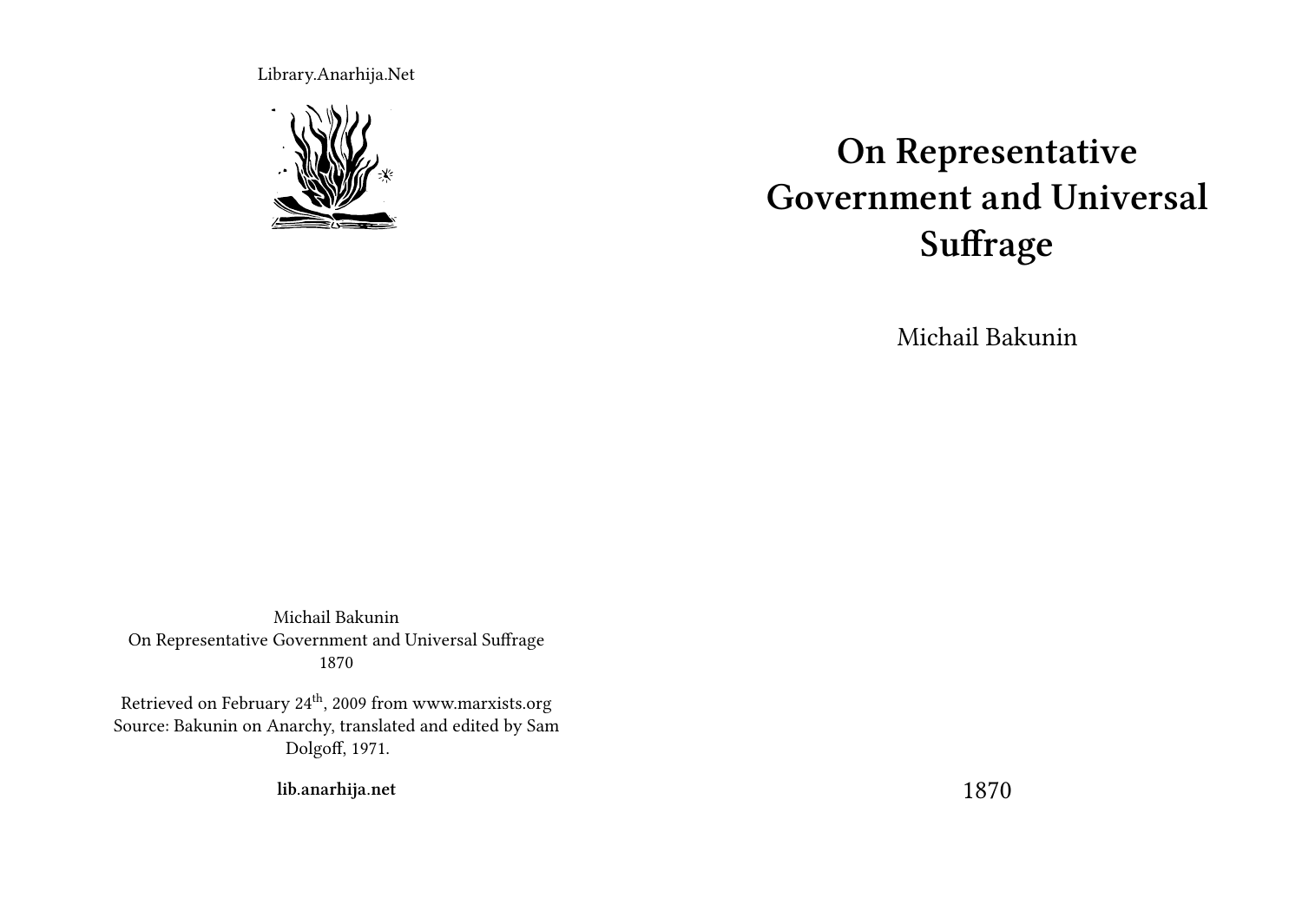## **Contents**

| On Representative Government and Universal Suffrage . 4 |  |
|---------------------------------------------------------|--|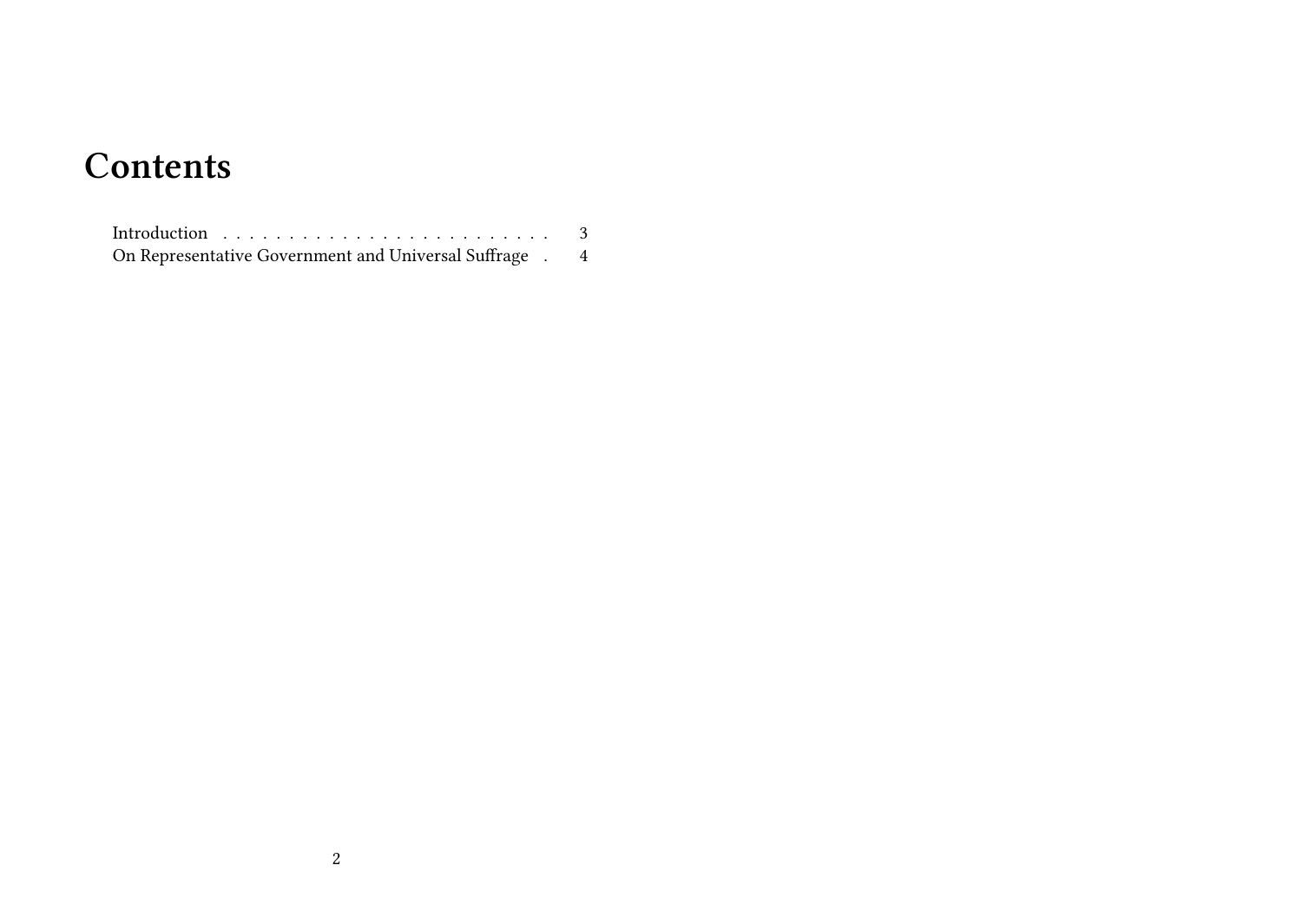## **Introduction**

Bakunin opposed workers' participation in bourgeois politics because he feared that participation would corrode the proletariat and perpetuate the establishment. His opposition to parliamentary government was sharpened during his polemics with the Marxist parties, who favored parliamentary action by the workers. Bakunin opposed universal suffrage insofar as it reinforced the bourgeois democratic state, but he never raised abstention from the electoral process to an inflexible article of faith. Under certain exceptional circumstances, he advocated temporary alliance with progressive political parties for specific, limited objectives. In a letter to his friend the Italian anarchist Carlo Gambuzzi, a former lawyer, Bakunin advised him to become a candidate for Deputy from Naples:

You will perhaps be surprised that I, a determined and passionate abstentionist from politics, should now advise my friends [members of the Alliance] to become deputies — this is because circumstances have changed. First, all my friends, and most assuredly yourself, are so inspired by our ideas, our principles, that there is no danger that you will forget, deform, or abandon them, or that you will fall back into the old political habits. Second, times have become so grave, the danger menacing the liberty of all countries so formidable, that all men of goodwill must step into the breach, and especially our friends, who must be in a position to exercise the greatest possible influence on events …

In a letter to another Italian anarchist, Celso Cerretti, written during the reaction that occurred in all of Europe after the fall of the Paris Commune in 1871, Bakunin noted that Spain was the only country where a revolutionary situation existed and in view of the special circumstances prevailing in that country advised temporary collaboration with the progressive political parties: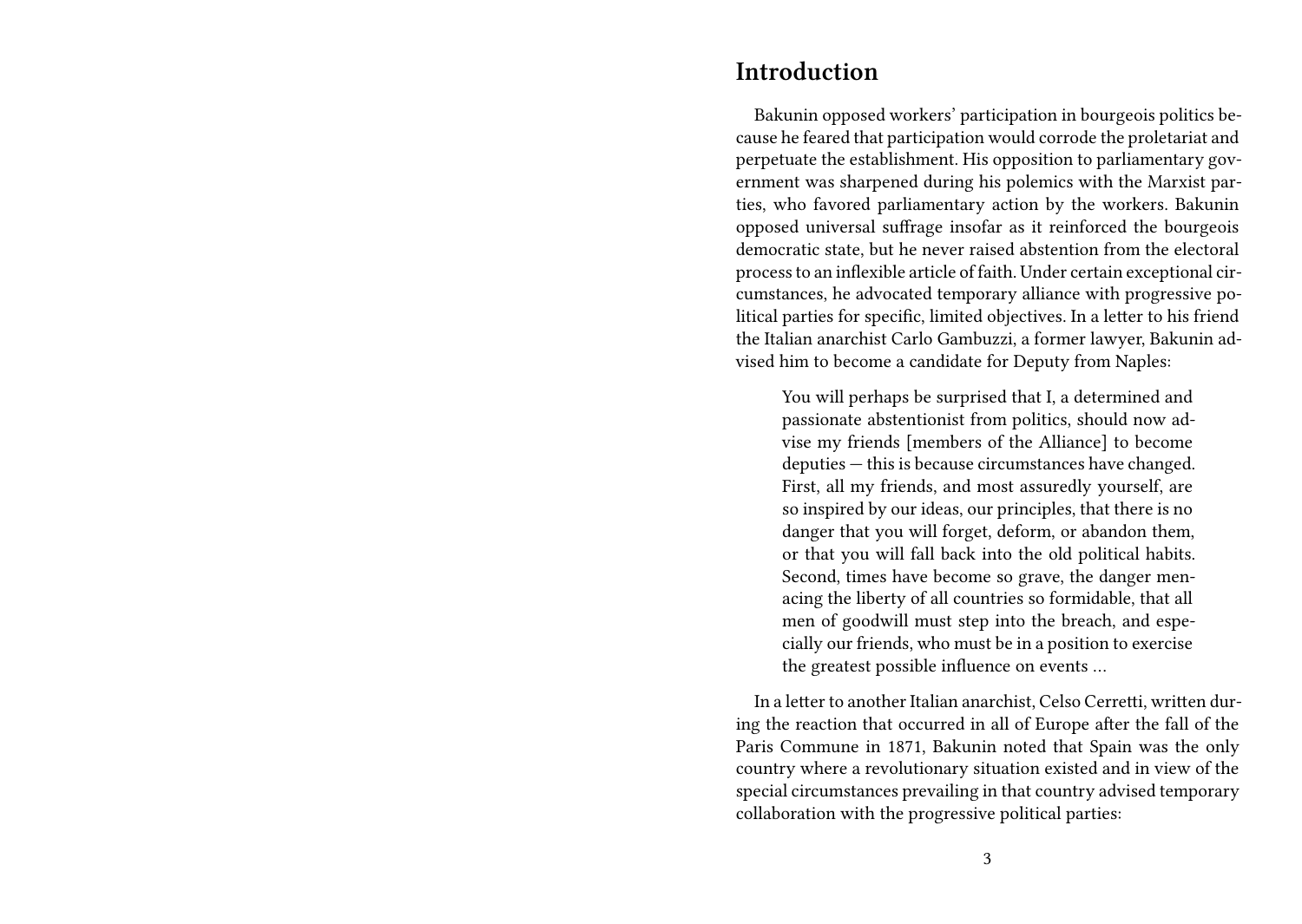Letters that I receive from different parts of Spain indicate that the socialist workers are very effectively organized. And not only the workers but the peasants of Andalusia, among whom socialist ideas [have fortunately] been successfully spread — these peasants too are prepared to take a very active part in the coming revolution. While maintaining our identity, we must, at this time, help the political parties and endeavor later to give this revolution a clearly socialist character… . If the Revolution triumphs in Spain, it will naturally tremendously accelerate and spread the Revolution in all of Europe…

## **On Representative Government and Universal Suffrage**

Modern society is so convinced of this truth: *every state, whatever its origin or form, must necessarily lead to despotism*, that countries which have in our time wrested a measure of freedom from the State have hastened to subject their rulers, even when these rulers emerged from revolution and were elected by all the people, to the strictest possible control. To safeguard their freedom, they depend on the real and effective control exercised by the popular will over those invested with public and repressive authority. In all nations living under representative government freedom can be real only when this control is real and effective. It follows, therefore, that if such control is fictitious, then the freedom of the people becomes likewise a complete fiction.

It would be easy to prove that nowhere in Europe is there real popular control of government, but we shall confine ourselves to Switzerland and see how popular control over the Swiss government is exercised. For what is true in this respect for Switzerland

sonally. and judge them only by their public speeches, which are packed with lies to trick the people into supporting them… If popular control over regional and local affairs is exceedingly difficult, then popular control over the federal or national government is altogether impossible.

Most of the public affairs and laws, especially those dealing with the well-being and material interests of the local communities and associations are settled in ways beyond the grasp of the people, without their knowledge or concern, and without their intervention. The people are committed to ruinous policies, all without noticing. They have neither the experience nor the time to study all these laws and so they leave everything to their elected representatives. These naturally promote the interests of their class rather than the prosperity of the people, and their greatest talent is to sugarcoat their bitter measures, to render them more palatable to the populace. Representative government is a system of hypocrisy and perpetual falsehood. Its success rests on the stupidity of the people and the corruption of the public mind.

Does this mean that we, the revolutionary socialists, do not want universal suffrage  $-$  that we prefer limited suffrage, or a single despot? Not at all. What we maintain is that universal suffrage, considered in itself and applied in a society based on economic and social inequality, will be nothing but a swindle and snare for the people; nothing but an odious lie of the bourgeois-democrats, the surest way to consolidate under the mantle of liberalism and justice the permanent domination of the people by the owning classes, to the detriment of popular liberty. We deny that universal suffrage could be used by the people for the conquest of economic and social equality. It must always and necessarily be an instrument hostile to the people, on which supports the *de facto* dictatorship of the bourgeoisie.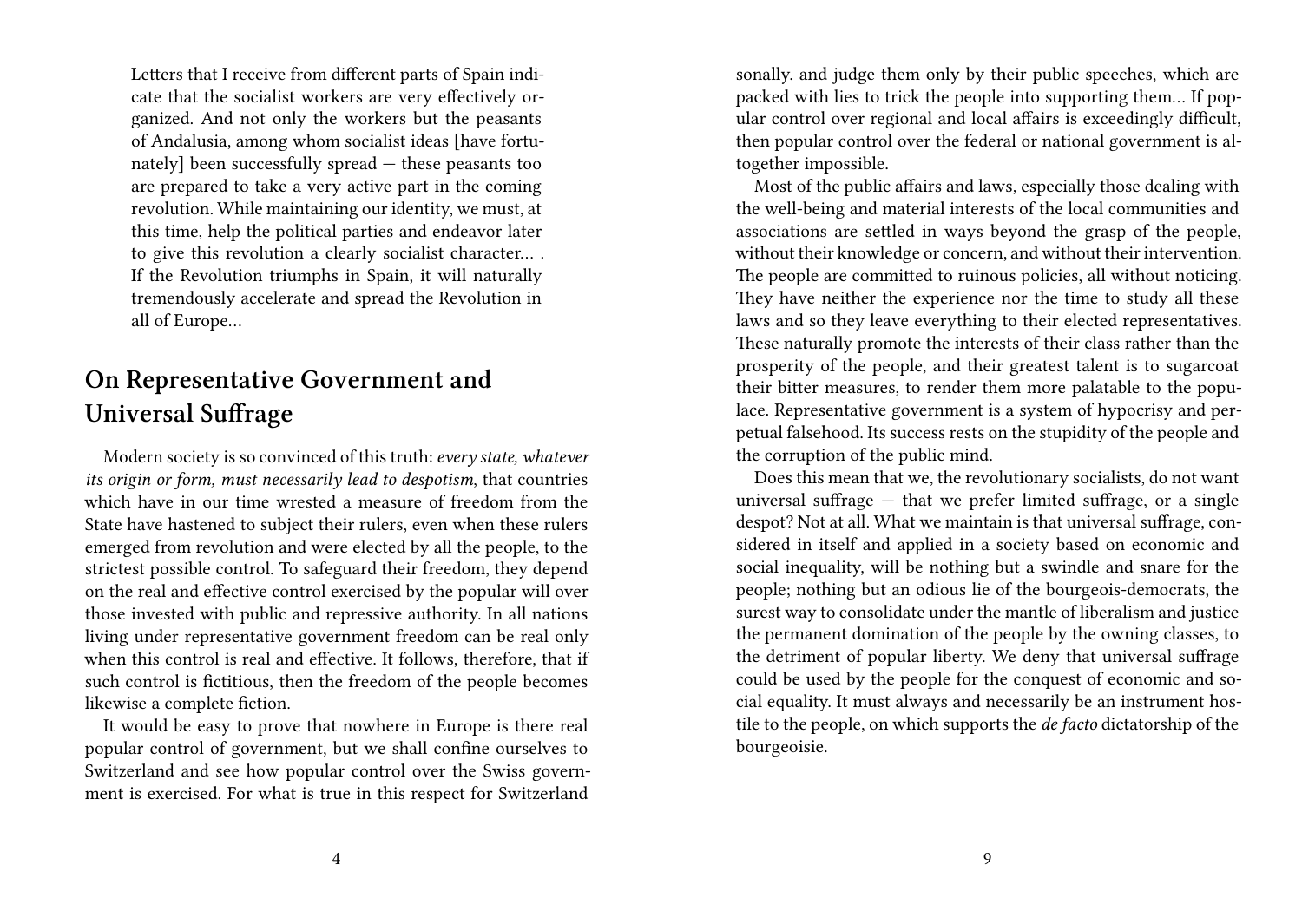measures thoroughly… . The referendum is meaningful only on those rare occasions when the proposed legislation vitally affects and arouses all the people, and the issues involved are clearly understood by everyone. But almost all the proposed laws are so specialized, so intricate, that only political experts can grasp how they would ultimately affect the people. The people, of course, do not even begin to understand or pay attention to the proposed laws and vote for them blindly when urged to do so by their favorite orators.

Even when the representative system is improved by referendum, there is still no popular control, and real liberty — under representative government masquerading as self-government — is an illusion. Due to their economic hardships, the people are ignorant and indifferent and are aware only of things closely affecting them. They understand and know how to conduct their daily affairs. Away from their familiar concerns they become confused, uncertain, and politically baffled. They have a healthy, practical common sense when it comes to communal affairs. They are fairly well informed and know how to select from their midst the most capable officials. Under such circumstances, effective control is quite possible, because the public business is conducted under the watchful eyes of the citizens and vitally and directly concerns their daily lives. This is why municipal elections always best reflect the real attitude and will of the people.<sup>1</sup> Provincial and county governments, even when the latter are directly elected, are already less representative of the people. Most of the time, the people are not acquainted with the relevant political, juridical, and administrative measures; those are beyond their immediate concern and almost always escape their control. The men in charge of local and regional governments live in a different environment, far removed from the people, who know very little about them. They do not know these leaders' characters permust hold even more for any other country. Around 1830, the most progressive cantons in Switzerland tried to safeguard their liberties by instituting universal suffrage. There were solid grounds for this movement. As long as our legislative councils were chosen by privileged citizens, and unequal voting rights between cities and rural areas, between patricians and plebeians, continued to exist, the officials appointed by these councils as well as the laws enacted by them could not have failed to perpetuate the domination of the ruling aristocracy over the nation. It therefore became necessary to abolish this regime and replace it by one honoring the sovereignty of the people, i.e., universal suffrage.

It was generally expected that once universal suffrage was established, the political liberty of the people would be assured. This turned out to be a great illusion. In practice, universal suffrage led to the collapse, or at least the flagrant demoralization, of the Radical party, which is so glaringly obvious today. The radicals [liberals] did not intend to cheat the people, but they. did cheat themselves. They were quite sincere when they promised to provide popular freedom by means of universal suffrage. Fired by this conviction, they were able to stir up the masses to overthrow the entrenched aristocratic government. Today, demoralized by the exercise of power, they have lost their faith in themselves and in their ideals; this explains the depth of their depression and the profundity of their corruption.

And, indeed, at first glance the idea of universal suffrage seemed so reasonable and so simple; once the legislative and executive powers emanate directly from popular elections, would not these powers faithfully reflect the will of the people? And how could this popular will fail to produce anything other than freedom and general well-being?

The whole system of representative government is .in immense fraud resting on this fiction. that the executive and legislative bodies elected by universal suffrage of the people must or even can possibly represent the will of the people. The people instinctively

<sup>&</sup>lt;sup>1</sup> It can be gathered from the context that Bakunin, without explicitly saying so, refers not to great cities with hundreds of thousands or millions of inhabitants but to small or medium-sized communities where face-to-face democracy is practical.